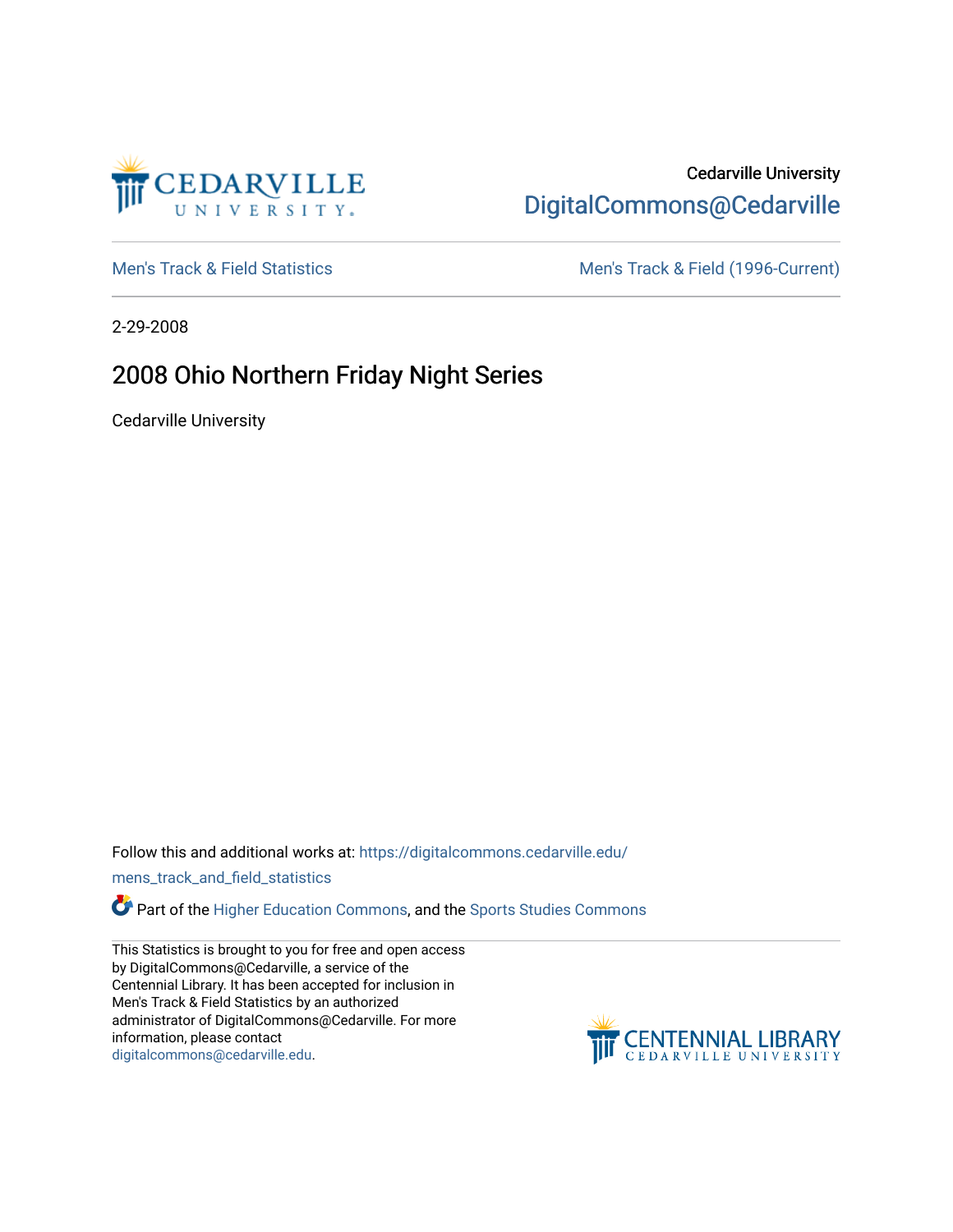#### **Cedarville University**

http://www.cedarville.edu/2007-08/mtrack/mtr \_ onu022908. htm



# **Ohio Northern Friday Night Series**

**Feb.** *29,* **2008 - Ada, Ohio** 

#### **MEN'S RESULTS**

|                                                                                                         | Men - Team Rankings - 19 Events Scored |                               |                |          |
|---------------------------------------------------------------------------------------------------------|----------------------------------------|-------------------------------|----------------|----------|
| 1) Ohio Northern University 230.50                                                                      |                                        | 2) Tiffin University          |                |          |
| 3) Baldwin-Wallace College 119 4) Wilmington College                                                    |                                        |                               |                | 162      |
|                                                                                                         |                                        |                               |                | 100      |
| 5) Defiance College (56.50 (6) Franklin College<br>7) Cedarville University (10 (8) Bluffton University |                                        |                               |                | -16<br>5 |
|                                                                                                         |                                        |                               |                |          |
| Men 55 Meter Dash                                                                                       |                                        |                               |                |          |
| Top 8 Advance by Time                                                                                   |                                        |                               |                |          |
| Sprts Cntr: 1 6.22 1999                                                                                 |                                        |                               |                |          |
| ONU: # 6.37 1998                                                                                        |                                        | Stefan Mascoll, SUNY-Cortland |                |          |
| NCAA Auto: % 6.36                                                                                       | Nate Riles                             |                               |                |          |
| NCAA Prov.: $\& 6.47$                                                                                   |                                        |                               |                |          |
| OAC A Stand.: @ 6.71                                                                                    |                                        |                               |                |          |
| OAC B Stand.: ? 6.75                                                                                    |                                        |                               |                |          |
| Name                                                                                                    | Year School                            |                               |                |          |
|                                                                                                         |                                        | Prelims H#                    |                |          |
| Preliminaries                                                                                           |                                        |                               |                |          |
| 1 Linzy, Justin                                                                                         | JR Ohio Northern                       | $6.61q$ 1                     |                |          |
| 2 Clouse, Dominic                                                                                       | JR Ohio Northern                       | $6.78q$ 3                     |                |          |
| 3 Fleming, Ryan                                                                                         | FR Ohio Northern                       | $6.78q$ 2                     |                |          |
| 4 Kowal, Mike                                                                                           | JR Baldwin-Wallace                     | $6.83q$ 3                     |                |          |
| 5 Thomas, Nick                                                                                          | Dragons                                | $6.91q$ 3                     |                |          |
| 6 Babcock, Kyle                                                                                         | JR Wilmington                          | $6.93q - 3$                   |                |          |
| 7 Walls, Tamar                                                                                          | FR Wilmington                          | $6.95q$ 2                     |                |          |
| 8 Hudson, Jon                                                                                           | SO Baldwin-Wallace                     | $7.01q$ 2                     |                |          |
| 9 Yeh, Timothy                                                                                          | FR Ohio Northern                       | 7.02                          | з              |          |
| 10 Powell, Donovan                                                                                      | Dragons                                | 7.04                          | 2              |          |
| 11 Badenhop, Brian                                                                                      | FR Defiance                            | 7.17                          | $\overline{z}$ |          |
| 12 Williamson, Phil                                                                                     | Defiance                               | 7.25                          | 1              |          |
| 13 Weiland, Anthony                                                                                     | JR Ohio Northern                       | 7.32                          | 2              |          |
| 14 Harris, Doug                                                                                         | FR Wilmington                          | 7.43                          | ı              |          |
| 15 Sleesman, Garrett                                                                                    | FR Ohio Northern                       | 7.52                          | ı              |          |
| 16 Lemmel, Chris                                                                                        | FR Wilmington                          | 7.55                          | 2              |          |
| -- Scott, Jason                                                                                         | Unattached                             | X6.83                         | 3              |          |
| Men 55 Meter Dash                                                                                       |                                        |                               |                |          |
|                                                                                                         |                                        |                               |                |          |
| Sprts Cntr: 1 6.22 1999                                                                                 |                                        | Stefan Mascoll, SUNY-Cortland |                |          |
| ONU: # 6.37 1998                                                                                        | Nate Riles                             |                               |                |          |
| NCAA Auto: % 6.36                                                                                       |                                        |                               |                |          |
| NCAA Prov.: $\leq 6.47$                                                                                 |                                        |                               |                |          |
| OAC A Stand.: @ 6.71                                                                                    |                                        |                               |                |          |
| OAC B Stand.: ? 6.75                                                                                    |                                        |                               |                |          |
| Name                                                                                                    | Year School                            | Finals Points                 |                |          |
| Finals                                                                                                  |                                        |                               |                |          |
| 1 Linzy, Justin                                                                                         |                                        |                               |                |          |
| 2 Fleming, Ryan                                                                                         | JR Ohio Northern<br>FR Ohio Northern   | 6.58                          | 10             |          |
|                                                                                                         |                                        | 6.61                          | 8              |          |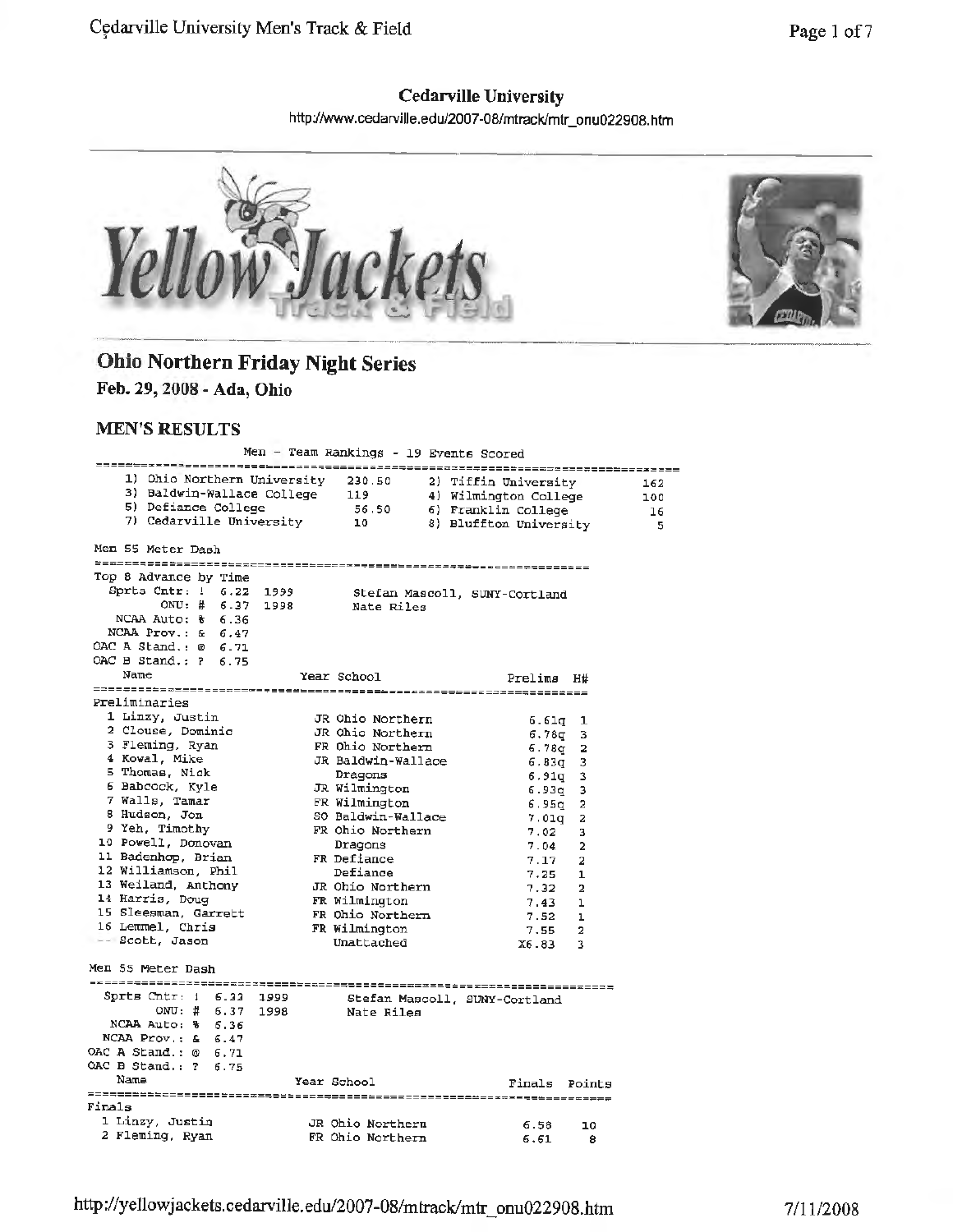|        | 3 Kowal, Mike              |  | JR Baldwin-Wallace                    | 6.64                                                             |              | 6                   |
|--------|----------------------------|--|---------------------------------------|------------------------------------------------------------------|--------------|---------------------|
|        | 4 Clouse, Dominic          |  | JR Ohio Northern                      | 6.85                                                             |              | 5                   |
|        | 5 Walls, Tamar             |  | FR Wilmington                         | 6.86                                                             |              | -4                  |
|        | 6 Thomas, Nick             |  | Dragons                               | 6.87                                                             |              | 3                   |
|        | 7 Hudson, Jon              |  | SO Baldwin-Wallace                    | 6.99                                                             |              | 2                   |
|        | Preliminaries              |  |                                       |                                                                  |              |                     |
|        |                            |  |                                       |                                                                  |              |                     |
|        | 6 Babcock, Kyle            |  | JR Wilmington                         |                                                                  |              |                     |
|        | 9 Yeh, Timothy             |  | FR Ohio Northern                      |                                                                  |              |                     |
|        | 10 Powell, Donovan         |  | Dragons                               |                                                                  |              |                     |
|        | 11 Badenhop, Brian         |  | FR Defiance                           |                                                                  |              |                     |
|        |                            |  |                                       |                                                                  |              |                     |
|        | 12 Williamson, Phil        |  | Defiance                              |                                                                  |              |                     |
|        | 13 Weiland, Anthony        |  | JR Ohio Northern                      |                                                                  |              |                     |
|        | 14 Harris, Doug            |  | FR Wilmington                         |                                                                  |              |                     |
|        | 15 Sleesman, Garrett       |  | FR Ohio Northern                      |                                                                  |              |                     |
|        | 16 Lemmel, Chris           |  | FR Wilmington                         |                                                                  |              |                     |
|        |                            |  |                                       |                                                                  |              |                     |
|        | Men 200 Meter Dash         |  |                                       |                                                                  |              |                     |
|        |                            |  |                                       |                                                                  |              |                     |
|        |                            |  |                                       |                                                                  |              |                     |
|        | Sprts Cntr: ! 22.74 2007   |  | Zachary Ball, Tiffin                  |                                                                  |              |                     |
|        | ONU: # 22.51 1996          |  | Matt Wolf                             |                                                                  |              |                     |
|        | Name                       |  | Year School                           | Finals H# Points                                                 |              |                     |
|        |                            |  |                                       |                                                                  |              |                     |
| Finals |                            |  |                                       |                                                                  |              |                     |
|        | 1 Amstutz, Joe             |  | SO Ohio Northern                      | 23.54                                                            | 3.           | 10                  |
|        |                            |  |                                       |                                                                  |              | 8                   |
|        | 2 Thomas, Nick             |  | Dragons                               | 23.89                                                            | з            |                     |
|        | 3 Pritchard, Brandon       |  | SO Ohio Northern                      | 24.59                                                            | з            | 6                   |
|        | 4 Stevens, Scott           |  | JR Wilmington                         | 24.60                                                            | 3            | 5                   |
|        | 5 Sutherland, Brandon      |  | Dragons                               | 25.19                                                            | 2            | 4                   |
|        | 6 Badenhop, Brian          |  | FR Defiance                           | 25.61                                                            | 3            | з                   |
|        |                            |  |                                       |                                                                  |              |                     |
|        | 7 Mullins, Jonathan        |  | FR Ohio Northern                      | 25.81                                                            | 2            | 2                   |
|        | 8 Harris, Doug             |  | FR Wilmington                         | 26.08                                                            | 2            | 1                   |
|        | 9 Lemmel, Chris            |  | FR Wilmington                         | $26.56$ 1                                                        |              |                     |
|        | 10 Sleesman, Garrett       |  | FR Ohio Northern                      | 26.70                                                            | 2            |                     |
|        | 11 Mercer, Ryan            |  | FR Ohio Northern                      | 27.90                                                            | $\mathbf{1}$ |                     |
|        |                            |  |                                       |                                                                  |              |                     |
|        | Men 300 Meter Dash         |  |                                       |                                                                  |              |                     |
|        |                            |  |                                       |                                                                  |              |                     |
|        |                            |  |                                       |                                                                  |              |                     |
|        | Sprts Cntr: ! 34,92 2005   |  | Sanchaze Ross, Findlay                |                                                                  |              |                     |
|        | ONU: # 35.01 1997          |  | Matt Wolf                             |                                                                  |              |                     |
|        | OAC A Stand.: 0 36.88      |  |                                       |                                                                  |              |                     |
|        |                            |  |                                       |                                                                  |              |                     |
|        |                            |  |                                       |                                                                  |              |                     |
|        | OAC B Stand.: ? 37.30      |  |                                       |                                                                  |              |                     |
|        | Name                       |  | Year School                           | Finals H# Points                                                 |              |                     |
|        |                            |  |                                       |                                                                  |              |                     |
|        | 1 Walls, Tamar             |  | FR Wilmington                         | 37.25                                                            | 3.           | 10                  |
|        | 2 Johnson, Chad            |  | Dragons                               | 37.34                                                            | 1            | 8                   |
|        | 3 Kowal, Mike              |  | JR Baldwin-Wallace                    |                                                                  |              | 6                   |
|        |                            |  |                                       |                                                                  |              |                     |
|        | 4 Brown, Garrett           |  | FR Ohio Northern                      | $37.44$ $3$<br>$37.77$ $3$                                       |              | 5                   |
|        | 5 Fleming, Ryan            |  | FR Chio Northern                      | 38.31                                                            |              | 4<br>2 <sup>2</sup> |
|        | 6 Hudson, Jon              |  | SO Baldwin-Wallace                    | 38.69                                                            | 2            | 3                   |
|        | 7 Shelnick, Jason          |  | Dragons                               | 40.02 2                                                          |              | 2                   |
|        | 8 Holzworth, Tyler         |  | FR Baldwin-Wallace                    | 40.34                                                            | 2            | 1                   |
|        |                            |  |                                       |                                                                  |              |                     |
|        | 9 Fessler, Zane            |  | FR Wilmington                         | 40.73 1                                                          |              |                     |
|        | 10 Smoker, Kyle            |  | Dragons                               | 40.99 2                                                          |              |                     |
|        | 11 Annarino, Nick          |  | FR Wilmington                         | 42.53                                                            | 1            |                     |
|        |                            |  |                                       |                                                                  |              |                     |
|        | Men 400 Meter Dash         |  |                                       |                                                                  |              |                     |
|        |                            |  |                                       |                                                                  |              |                     |
|        | Sprts Cntr: 1 47.47 2002   |  | Andrew Rock, Univ. of Wisc. -LaCrosse |                                                                  |              |                     |
|        |                            |  |                                       |                                                                  |              |                     |
|        | ONU: # 48.88 1997          |  | Matt Wolf                             |                                                                  |              |                     |
|        | NCAA Auto: \$ 48.40        |  |                                       |                                                                  |              |                     |
|        | NCAA Prov.: & 49.60        |  |                                       |                                                                  |              |                     |
|        | OAC A Stand.: @ 51.52      |  |                                       |                                                                  |              |                     |
|        | OAC B Stand.: ? 52.84      |  |                                       |                                                                  |              |                     |
|        | Name                       |  | Year School                           | Finals H# Points                                                 |              |                     |
|        |                            |  |                                       |                                                                  |              |                     |
|        |                            |  |                                       |                                                                  |              |                     |
|        | 1 Jones, Marque            |  | JR Wilmington                         | 51.33                                                            | 2            | 10                  |
|        | 2 Messmer, Jeff            |  |                                       | 54.85                                                            | 2            | 8                   |
|        | 3 Shelnick, Jason          |  | FR Ohio Northern<br>Dragons           |                                                                  |              |                     |
|        | 4 Holzworth, Tyler         |  | FR Baldwin-Wallace                    |                                                                  |              |                     |
|        |                            |  |                                       | $\begin{array}{cccc} 54.97 & 2 & 6 \\ 56.16 & 1 & 5 \end{array}$ |              |                     |
|        | 5 Timpe, Mike              |  | FR Bluffton                           |                                                                  |              | $\frac{4}{3}$       |
|        | 6 D'Amore, Paul            |  | Dragons                               | $57.39$ 1 4<br>1:02.27 1 3                                       |              |                     |
|        |                            |  |                                       |                                                                  |              |                     |
|        | Men 1 Mile Run             |  |                                       |                                                                  |              |                     |
|        |                            |  |                                       |                                                                  |              |                     |
|        | Sprts Cntr: ! 4:23.26 2006 |  | Kendell Simon, Findlay                |                                                                  |              |                     |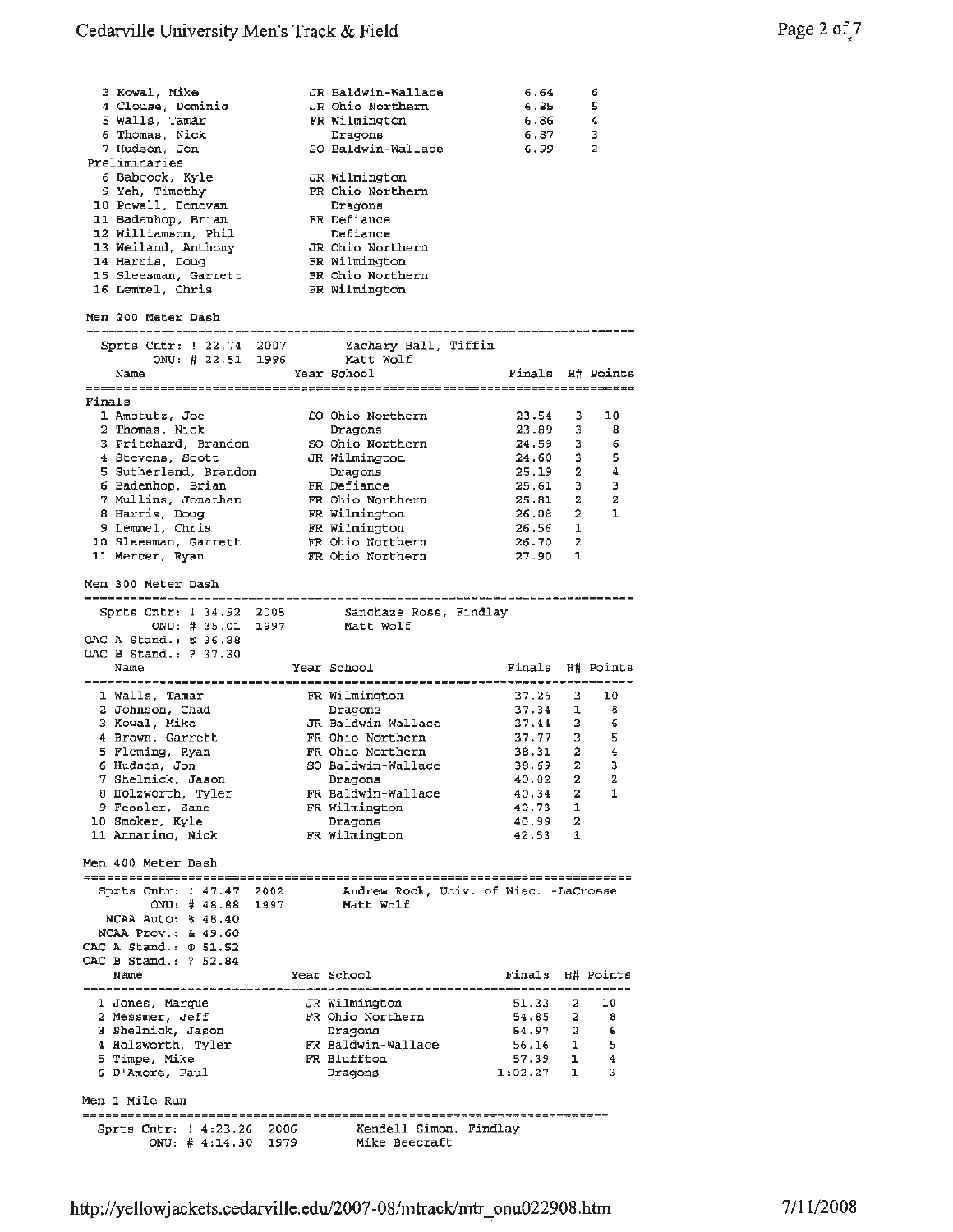NCAA Auto, % 4:11.00 NCAA Prov.: & 4:16.00 OAC A Stand.:@ 4:23.02 OAC B Stand.: ? 4:31.06 Name 1 Kennedy, Sean <sup>2</sup>Porter, Eric 3 O'Neill, Dominique 4 Faerber, Charles 5 McPheron, Ben 6 Lemke, Sean 7 Souder, Jeremy 8 Hoskin, Kevin 9 Rader, Nicholas Men 500 Meter Run Sprts Cntr, 1:03.79 ntr: ! 1:03.79 2003<br>ONU: # 1:05.68 2008 OAC A Stand.,@ 1:08.45 OAC B Stand.: ? 1:11.00 Name 1 Kuhn, Kevin <sup>2</sup>Johnson, Marcus <sup>3</sup>Huntley, Shane 4 Johnson, Mike 5 Carlson, James 6 Orth, Bret 7 Babcock, Kyle 8 Baker, Andrew <sup>9</sup>Kidon, Alan 10 Otte, Jeff 11 Saam, Matt 12 Myers, Eric 13 Wilkins, Issac 14 Fessler, Zane 15 Annarino, Nick Men BOO Meter Run Sprts Cntr: 1:49.73 ntr: ! 1:49.73 2002<br>ONU: # 1:52.70 2008 NCAA Auto: % 1:52.90 NCAA Prov.: & 1:55.00 OAC A Stand. : @ 1:58.41 OAC B Stand.: ? 2 :01.23 Name l Buxton, Thomas 2 **Lee,** Jeremy <sup>3</sup>Postel, Christian <sup>4</sup>Isenberg, Travis **5** Ackley, Gregory <sup>6</sup>Darmon, Steven 7 Apathy, Aaron **<sup>8</sup>**Orr, Brad 9 Howard, Mitch 10 **Neumann,** Brad 11 Eberts, James 12 Eblin, Mike 13 Bidlack, Seth 14 Souder, Jeremy **15** Koch, Mike 16 Nusbaum, Ryan Men 1000 Meter Run Sprts Cntr: 2 :29.01 ONU: # 2:30.79 OAC A Stand.: @ 2:34.27 OAC B Stand.: ? 2:39.44 Name energieses externalisation of the contract of the contract of the contract of the contract of the contract of t<br>1 O'Neill, Dominique Dragons 2:37.32 10 Year School Finals Points 2003 Gary Labonte, University of Findlay<br>2008 Jimmy O'Brien JR so so Franklin 4:25.69 10 Ohio Northern 4:27.38 8 Dragons 4:34.76 <sup>6</sup> Dragons 4:39.25 s Ohio Northern 4:40.08 4 Ohio Northern 4:50.65 <sup>3</sup> Dragons 4:59.20 2 Dragons 5:07.33 1 Dragons 5:20.47 Jimmy O'Brien Year School **Finals** H# Points 2008 Matt Groose, Univ. of Wisc.-Oshkosh JR **FR**  so FR JR **FR**  JR JR JR FR **FR FR**  Cedarville 1:06.42 3 10 Dragons 1:07.82 3 <sup>8</sup> Ohio Northern 1:09.74 3 6 Ohio Northern 1:10.06 2 5 Dragons 1:10.08 2 **<sup>4</sup>** Wilmington 1:10.55 3 3 Wilmington 1:10.70 3 2 Defiance 1:11.19 2 1 Baldwin-Wallace 1:11.78 3 Ohio Northern **1:11.81** 2 Dragons 1:13.07 2 Wilmington 1:13.64 1 Defiance 1:14.77 1 Wilmington 1:17.65 1 Wilmington 1:20.99 l Jimmy O'Brien Year School **Finals** Points 1995 :mos Evgene Kornilov, Mt. Union College FR so JR SR so FR FR so FR SR so Dragons 1:56.96 10 Dragons 1:57.00 8 Franklin 1:58.13 6 Ohio Northern 2:01.32 **<sup>5</sup>** Baldwin-Wallace 2:02.21 **<sup>4</sup>** Ohio Northern 2:02.77 3 Baldwin-Wallace **2:** 03 .15 <sup>2</sup> Wilmington 2:03.27 1 Wilmington 2:03.32 Ohio Northern 2:03.44 Baldwin-Wallace 2:04.74 Dragons 2:07.15 Defiance 2:09.38 Dragons 2,16.24  $\frac{1}{2}$ :20.55 Defiance 2:24.44 Jimmy O'Brien Year School **Finals** Points Dragons 2:37.32 10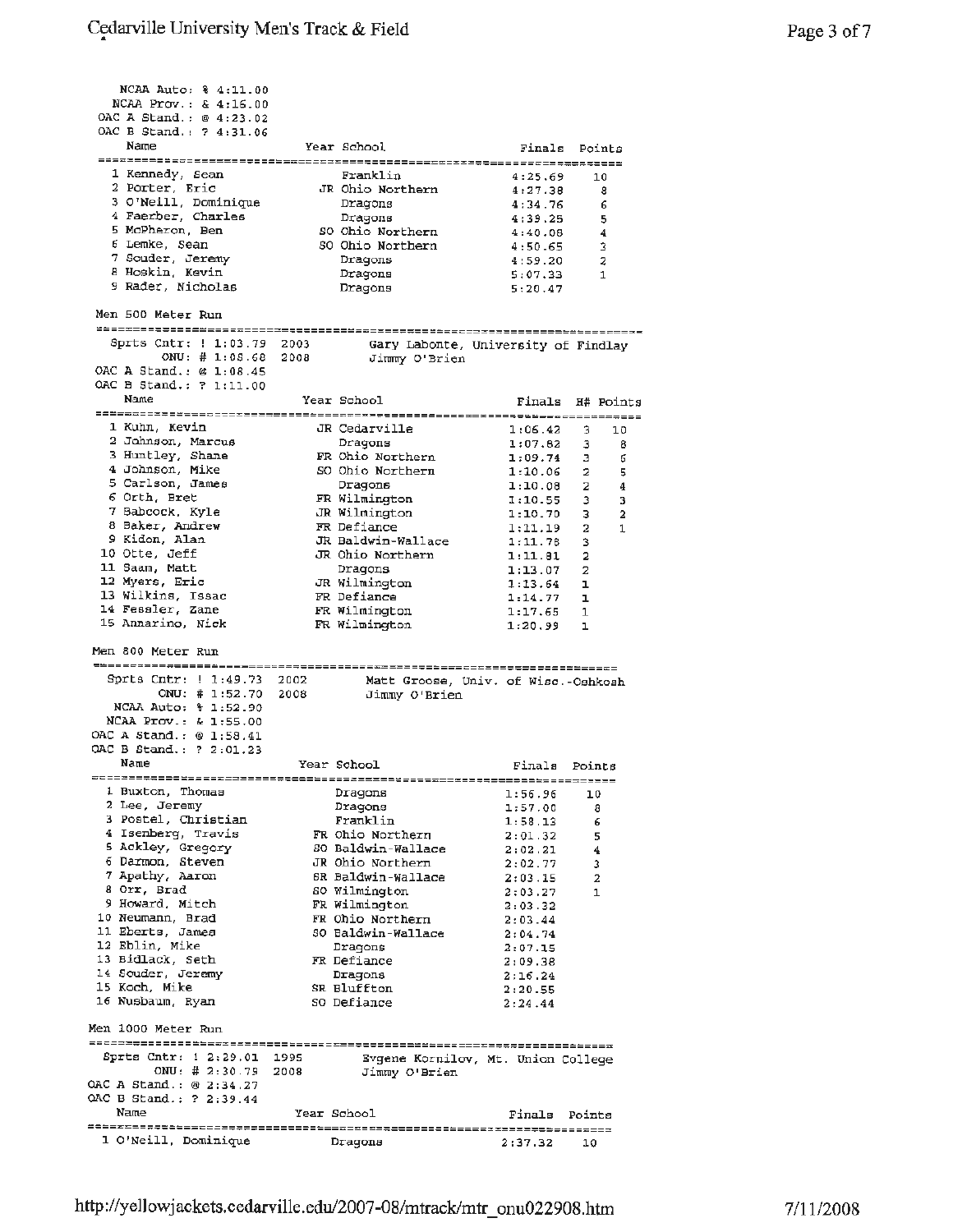#### Cedarville University Men's Track & Field

so so so JR FR SR

<sup>2</sup>Bowsher, Alan 3 Stiles, Austin <sup>4</sup>Bonezzi, Jeff 5 Hoskin, Kevin 6 Lewis, Paul 7 Rachow, Patrick a Alverez, Nie

| . נשיגוע                       |               |              |
|--------------------------------|---------------|--------------|
|                                |               |              |
|                                |               |              |
| Ohio Northern                  | $2:37.53$ 8   |              |
| Wilmington                     | 2:37.59 6     |              |
| Baldwin-Wallace                | $2:37.60$ 5   |              |
| Draqons                        | $2:37.68$ 4   |              |
| Ohio Northern                  | 2:37.79 3     |              |
| Ohio Northern                  | 2:39.00 2     |              |
| Defiance                       | 2:40.12       | $\mathbf{I}$ |
| Wilmington                     | 2:43.00       |              |
| Baldwin-Wallace                | 3:13.50       |              |
|                                |               |              |
|                                |               |              |
|                                |               |              |
| Brendon Moody, Team Good River |               |              |
| Brad Schroeder                 |               |              |
| School                         | Finals Points |              |
|                                |               |              |
|                                |               |              |
|                                |               |              |
| Draqons                        | $9:09.74$ 8   |              |
| Ohio Northern 9:13.22 6        |               |              |
|                                |               |              |
| Ohio Northern                  | $9:25.16$ 4   |              |
| Ohio Northern                  | 9:27.91 3     |              |

| 9 Stults, Jackson<br>10 Geletzke, Charles                                    |      | FR Wilmington<br>JR Baldwin-Wallace              | 2:43.00<br>3:13.50                |                |
|------------------------------------------------------------------------------|------|--------------------------------------------------|-----------------------------------|----------------|
| Men 3000 Meter Run                                                           |      |                                                  |                                   |                |
| Sprts Cntr: 1 8:53.11 2008<br>ONU: # 8:50.29 2004<br>OAC B Stand.: ? 9:23.39 |      | Brendon Moody, Team Good River<br>Brad Schroeder |                                   |                |
| Name                                                                         |      | Year School                                      | Finals Points<br>---------------- |                |
| 1 Gibbons, Brian                                                             |      | Baldwin-Wallace                                  | 9:06.50                           | 10             |
| 2 Setty, Justin                                                              |      | Dragons                                          | 9:09.74                           | 8              |
| 3 Edmonds, Nick                                                              |      | SO Ohio Northern                                 | 9:13.22                           | 6              |
| 4 Buhovecky, Mark                                                            |      | SO Baldwin-Wallace                               | 9:14.46                           | 5              |
| 5 Leslie, Robert                                                             |      | SR Ohio Northern                                 | 9:25.16                           | 4              |
| 6 Hiser, Brent                                                               |      | SO Ohio Northern                                 | 9:27.91                           | 3              |
| 7 Schoenlein, Jacob                                                          |      | FR Ohio Northern                                 | 9:28.93                           | $\overline{a}$ |
| 8 Freytag, Franklin                                                          |      | SO Ohio Northern                                 | 9:32.01                           | 1              |
| 9 Craigo, Kevin<br>10 Taylor, Phill                                          |      | SR Ohio Northern<br>FR Ohio Northern             | 10:08.43<br>10:16.14              |                |
| 11 Rader, Nicholas                                                           |      | Dragons                                          | 10:19.74                          |                |
| 12 Nemire, Nathaniel                                                         |      | FR Baldwin-Wallace                               | 10:27.80                          |                |
| 13 Geletzke, Charles                                                         |      | JR Baldwin-Wallace                               | 10:41.95                          |                |
| 14 Siebert, Ben                                                              |      | SO Bluffton                                      | 11:03.84                          |                |
| -- Moody, Brendon                                                            |      | Team Good River                                  | X8:51.13!                         |                |
|                                                                              |      |                                                  |                                   |                |
| Men 5000 Meter Run                                                           |      |                                                  |                                   |                |
| Sprts Cntr: ! 14:34.90 2002                                                  |      | Pat Frascone, Univ. of Wisc.-Whitewate           |                                   |                |
| ONU: $\sharp$ 15:15.22                                                       | 2005 | Brad Schroeder                                   |                                   |                |
| NCAA Auto: % 14:33.00                                                        |      |                                                  |                                   |                |
| NCAA Prov.: & 14:55.00                                                       |      |                                                  |                                   |                |
| OAC A Stand.: @ 15:44.56                                                     |      |                                                  |                                   |                |
| OAC B Stand.: ? 15:57.90                                                     |      |                                                  |                                   |                |
|                                                                              |      |                                                  |                                   |                |
| Name                                                                         |      | Year School                                      | Finals                            | Points         |
|                                                                              |      |                                                  |                                   |                |
| 1 Rudy, John                                                                 |      | JR Baldwin-Wallace                               | 17:21.66                          | 10             |
| 2 Sheetz, Adam                                                               |      | FR Chio Northern                                 | 17:29.79                          | ₿              |
| 3 Money, Robert                                                              |      | SO Ohio Northern                                 | 17:31.11                          | 6<br>5         |
| 4 Ruby, Brent<br>5 Secrest, Troy                                             |      | FR Ohio Northern<br>FR Defiance                  | 17:32.11<br>18:05.92              | 4              |
|                                                                              |      | Team Good River                                  | XDNF                              |                |
| -- Moody, Brendon<br>-- Maus, Jason                                          |      | Team Good River                                  | X15:44.52                         |                |
| Men 55 Meter Hurdles                                                         |      |                                                  |                                   |                |
|                                                                              |      |                                                  |                                   |                |
| Top 8 Advance by Time                                                        |      |                                                  |                                   |                |
| Sprts $Cntr: 1 7.31$<br>1995                                                 |      | Jeffery York, SUNY-Albany                        |                                   |                |
| 7.59<br>$ONU:$ #<br>2004                                                     |      | Јое Моог                                         |                                   |                |
| NCAA Auto: % 7.55                                                            |      |                                                  |                                   |                |
| NCAA Prov.: & 7.75                                                           |      |                                                  |                                   |                |
| OAC A Stand.: @<br>8.07                                                      |      |                                                  |                                   |                |
| OAC B Stand.: ?<br>8.62                                                      |      |                                                  |                                   |                |
| Name                                                                         |      | Year School                                      | Prelims H#                        |                |
|                                                                              |      |                                                  |                                   |                |
| Preliminaries                                                                |      |                                                  |                                   |                |
| 1 Fox, Jacob                                                                 |      | FR Ohio Northern                                 | 7.77q                             | ı<br>1         |
| 2 Brant, Ramone<br>3 Brown, Garrett                                          |      | Dragons<br>FR Ohio Northern                      | 7.78g<br>8.19q l                  |                |
| 4 Richardson, Josh                                                           |      | FR Wilmington                                    | $8.24q$ 1                         |                |
| 5 Messmer, Jeff                                                              |      | FR Ohio Northern                                 | $8.36q$ 2                         |                |
| 6 Trivett, Austin                                                            |      | FR Defiance                                      | 8.38a 1                           |                |
| 7 Polack, Timothy                                                            |      | FR Ohio Northern                                 | 8.460                             | 2              |
| 7 Sprowl, Chris                                                              |      | SR Wilmington                                    | 8.46g                             | 2              |
| 9 Swartz, Eric                                                               |      | SR Defiance                                      | 8.51                              | 2              |
| 10 Morman, Riley<br>-- Scott, Jason                                          |      | Dragons<br>Unattached                            | 8.85<br>X7.79                     | ı<br>2         |

Men 55 Meter Hurdles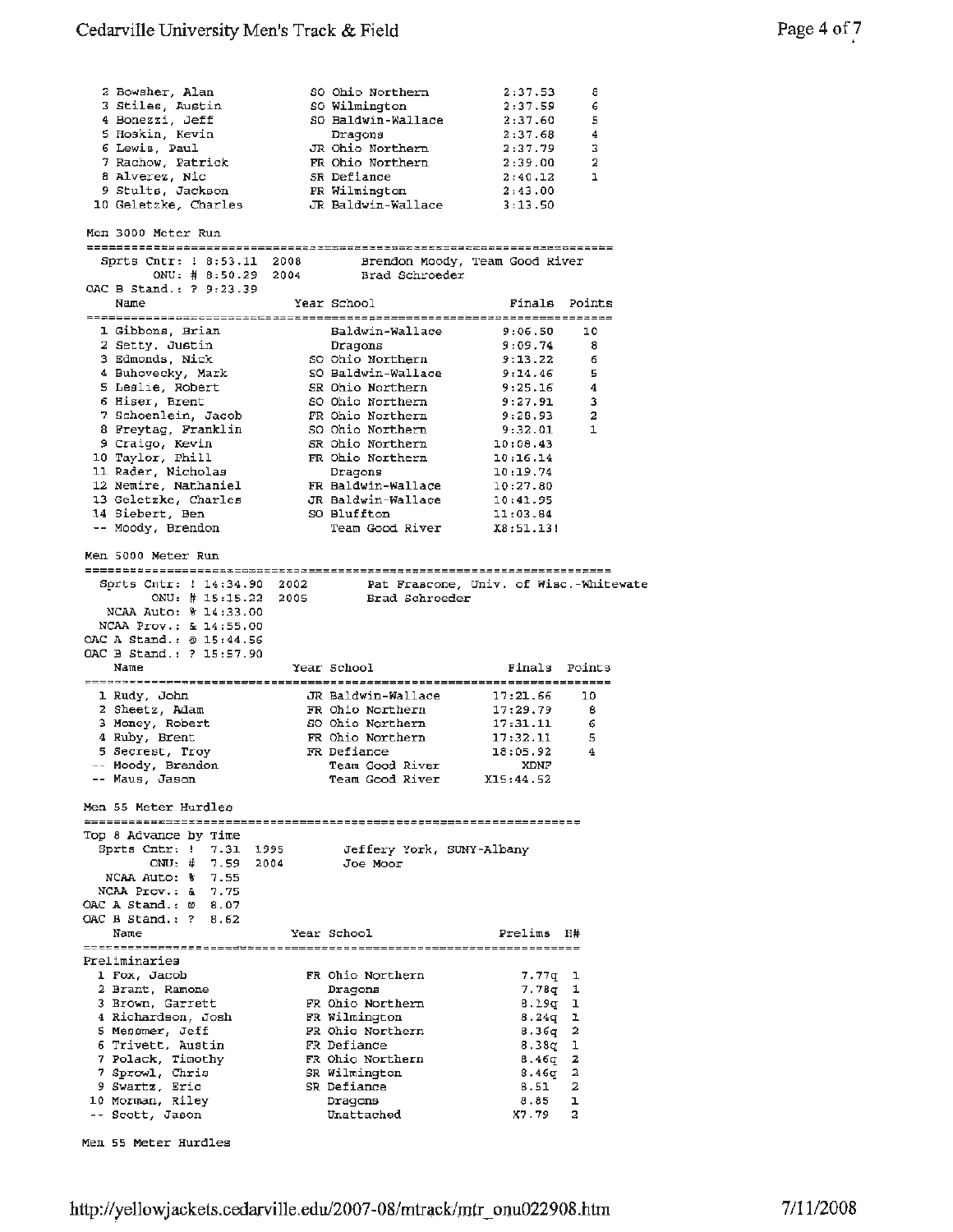Sprta Cntr: ONU: # NCAA Auto: % 7.55 NCAA Prov.; & 7.75 OAC A Stand. : @ 8.07 OAC B Stand.: ? 8.62 7.31 7 .59 1995 2004 Jeffery York, SUNY-Albany Joe Moor Name Year School Finals Points Finals 1 Fox, Jacob 2 Brown, Garrett <sup>3</sup>Sprowl, Chris <sup>4</sup>Richardson, Josh <sup>5</sup>Messmer, Jeff <sup>6</sup>Trivett, Austin 7 Polack, Timothy Brant, Ramone -- Brant, Ramone<br>Preliminaries <sup>9</sup>Swartz, Eric J.O Morman, Riley SR Defiance Men 4x200 Meter Relay Sprts Cntr: I J.:27.72 ONU: # l :29 .44 School Finals 2004 2005 FR FR SR FR FR FR FR 1 Baldwin-Wallace College **'A'**  2 Tiffin University 'A' 1) Ballistrea, Michael 2) Brant, Ramone 3) Toran, Bryon Men 4x400 Meter Relay Sprts Cntr: 3:15.22 1999  $\overline{ONU}:$  # 3:22.55 2008<br>NCAA Auto: % 3:16.70 NCAA Auto: % 3:16.70<br>NCAA Prov.: & 3:21.30 School 1 Tiffin University 'A' 1) Ballistrea, Michael 3) Buxton, Thomas 2 Baldwin-Wallace College 3 Wilmington College **IA'**  1) Orth, Bret FR 3) Stiles, Austin so 4 Defiance College **'A'**  <sup>5</sup>Defiance College 'B' Men High Jump Sprts Cntr: j 7-01. **50**  ntr: 1 7-01.50 2008<br>ONU: # 7-00 1997  $ONU: # 7-00 1997$ <br>NCAA Auto:  $\frac{1}{8}$  2.09m **NCAA** Prov.: & 2.0lm OAC **A** Stand.: ® 6-01.25 OAC B Stand.: ? 5-10 **'A'**  Ohio Northern 7.75& 10 Ohio Northern  $8.21$  8 Wilmington 8.25 6 Wilmington 8.27 5 Ohio Northern 8.36 4 Defiance 8.38 3 Ohio Northern 8.39 <sup>2</sup> Dragons DNF Dragons Findlay, The Univ. of, Findlay Robertson, Garry, Manriquez, Graupmann Finals Points 1: 33. 73 1:33.85 **4)** Thomas, Nick , Rowan College 10 **8**  Amstutz, Huntley, Messmer, O'Brien Finals Points 3:26.82 10 2) Lee, Jeremy **4)** Johnson, Marcus 3:32.70 8 3:42.12 6 2) Howard, Mitch FR 4) Myers, Eric JR 3:47.50 5 x4:00.49 Erik Kynard, Toledo Elite Club Grant Jones Name Year School Finals Points ~-~---------=~~~~:=========--------~~=~==========-----~-=~~~~~~~===;----======~~~ 1 Zarembski, Brad so Defiance 1.93m 6-04.00 10 2 Sprowl, Chris SR Wilmington Jl. 93m 6-04,00 **<sup>8</sup>** 3 Trivett, Austin **FR** Defiance 1.eam 6-02.00 *<sup>6</sup>* 4 Swartz, Eric SR Defiance 31.0000 S<br>4 Swartz, Eric SR Defiance 31.88m 6-02.00 5<br>5 Heindl, Drew FR Wilmington 1.83m 6-00.00 4 6 Poole, zachary **FR** Baldwin-Wallace Jl.83m 6-00.00 <sup>3</sup> <sup>7</sup>Polack, Timothy **FR** Ohio Northern l.7Bm 5-10.00 1.5 7 Schweiterman, Brian **FR** Defiance 1.78m 5-10.00 1.5 9 Morman, Riley Dragons J..78m 5-10.00<br>10 Henry, Justin Dragons 1.68m 5-06.00 10 Timpe, Mike FR Bluffton 1.68m 5-06.00 12 Amstutz, Joe so Ohio Northern Jl.68m 5-06.00 Fowler, Justin FR Defiance NH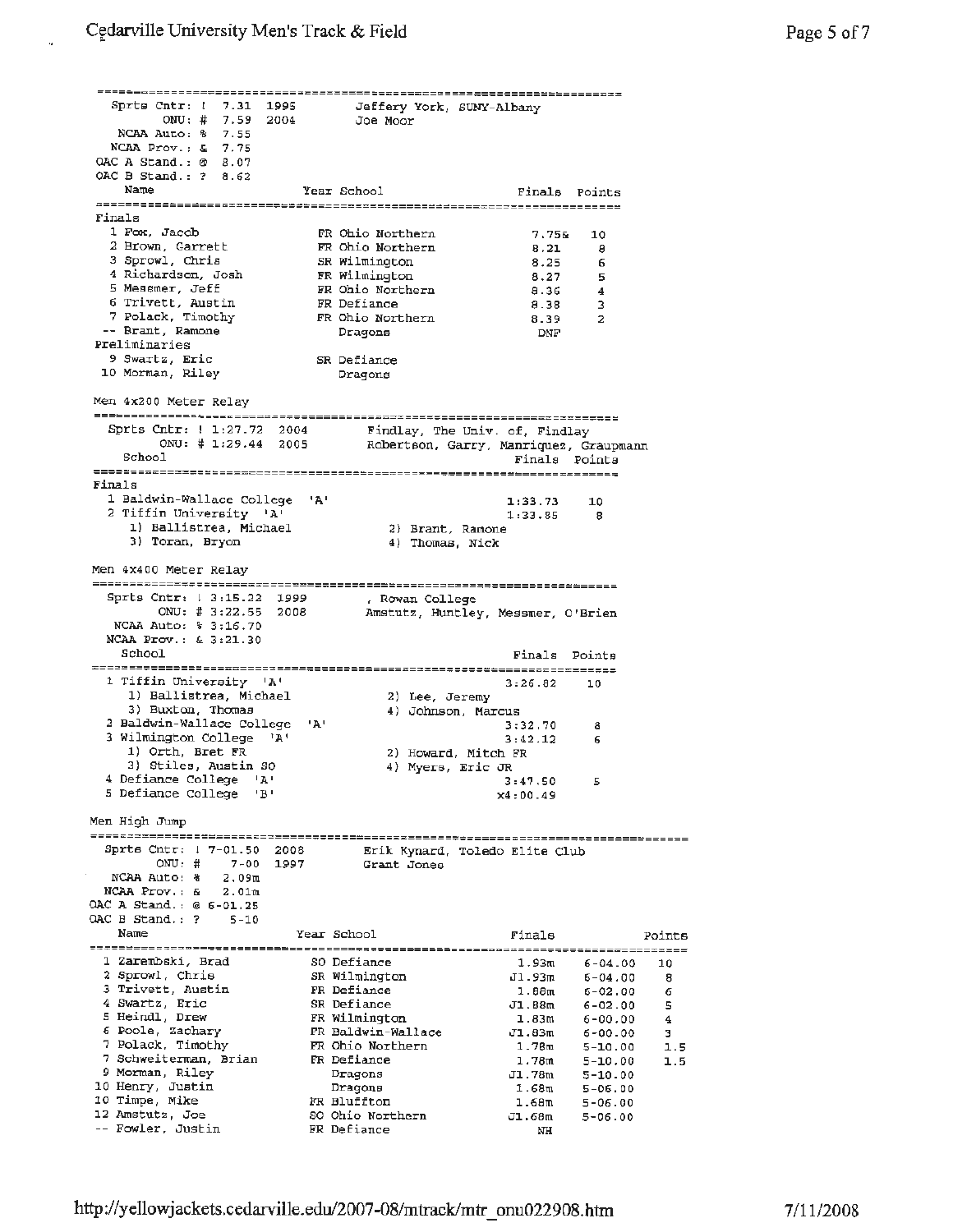Men Pole Vault Sprts Cntr: 1 18-00.50 Jeremy Scott, Allegheny College 2002 ONU: # 16-09.25 1995 Ken McGowan NCAA Auto: % 5.06m NCAA Prov.: & 4. 70m OAC A Stand. : @ 13-09. 75 OAC B Stand, : ? 10-06 Year School Finals Name Points 1 Reiter, Keith Dragons 4.95m& 16-02.75 so Ohio Northern 4.55m 14-11.00 10 2 Metzner, Paul 8 3 Rieke, Brett Dragons 4.40m 14-05.25 6 4.5 4 Stevens, Scott JR Wilmington 4.25m 13-11.25 so Wilmington 4.25m 13-11.25 <sup>4</sup>Allbaugh, Dan 4.5 6 Swartz, Eric SR Defiance 4.llm 13-05.75 3 7 Trivett, Austin FR Defiance 3.96m 12-11.75 2 8 Fosnaugh, Matt SR Defiance J3.96m 12 -11. 75 1 9 VanHorn, Luke Dragons 3.70m 12-01.50 Lammers, Andrew FR Ohio Northern NH<br>SO Ohio Northern NH Weyrauch, Jacob Perez, JT JR Ohio Northern NH Men Long Jump Sprts Cntr: 25-03.25 1999 Shawn Watson, Mt. Union College ONU: # 23-04.25 1988 Dave Grantier NCAA Auto:  $\frac{1}{6}$  7.24m NCAA Prov.: & 6. 96m OAC A Stand., @ 20-07.75 OAC B Stand.: ? 19-11.75 Name Year School Finals Points 1 Fox, Jacob **FR** Ohio Northern 6.66m 21-10.25 10 2 Yeh, Timothy FR Ohio Northern 6.34m 20-09.75 B 6 3 Heindl, Drew FR Wilmington 6.20m 20-04.25 **<sup>4</sup>**Clouse, Dominic 5 Linzy, Justin JR Ohio Northern 6.16m 20-02.50 5 JR Ohio Northern 5. 77m 18-11.25 4 <sup>6</sup>Pritchard, Brandon so Ohio Northern 5.69m 18-08.00 3 FR Ohio Northern 5.64m 18-06.00 7 Lammers, Andrew 2 *so* Baldwin-Wallace 5.39m 17-08.25 **<sup>8</sup>**Ibrahim, Kareem 1 9 Schweiterman, Brian FR Defiance 5.19m 17-00.50 10 Williamson, Phil Defiance 4.93m 16-02.25 11 Powell, Donovan 12 Fowler, Justin Dragons 4.91m 16-01.50 **FR** Defiance **4.67m** 15-04.00 Robertson, Ryan SR Ohio Northern FOUL Men Triple Jump Sprts Cntr:  $1$  50-00 Shawn Watson, Mt. Union College ntr: ! 50-00 1998<br>ONU: # 46-02.25 2000 Phil Thomas 2000 NCAA Auto: % 14.64m **NCAA** Prov.: & 14.00m OAC **A** Stand. ; @ 40-08.25 OAC B Stand.: ? 39-02.50 Year School Finals Name Points l Price, Steven so Baldwin-Wallace 13.31m 43-08.00 10 2 Yeh, Timothy FR Ohio Northern 12,61m 41-04.50 **8**  <sup>3</sup>Sprowl, Chris SR Wilmington 12.17m 39-11.25 so Ohio Northern 12.06m 39-07.00 6 **<sup>4</sup>**Pritchard, Brandon 5 5 Heindl, Drew FR Wilmington 11.91m 39-01.00 **4**  <sup>6</sup>Ibrahim, Kareem *so* Baldwin-Wallace ll.43m 37-06.00 3 ? Weiland, Anthony JR Ohio Northern 11.24m 36-10.50 **2**  8 Timpe, Mike **FR** Bluffton 10 .46m 34-04.00 1 Men Shot Put Sprts  $Cntr: 1$  56-04 2002 John Schuna, Univ of Wia.-EauClaire  $ONU:$   $\sharp$  52-03 1997 Brian Holbrook NCAA Auto: % 17.00m NCAA Prov.: & 15.54m OAC A Stand. : @ 45-10.75 OAC B Stand.; ? 42-08.25 Name Year School Finals Points